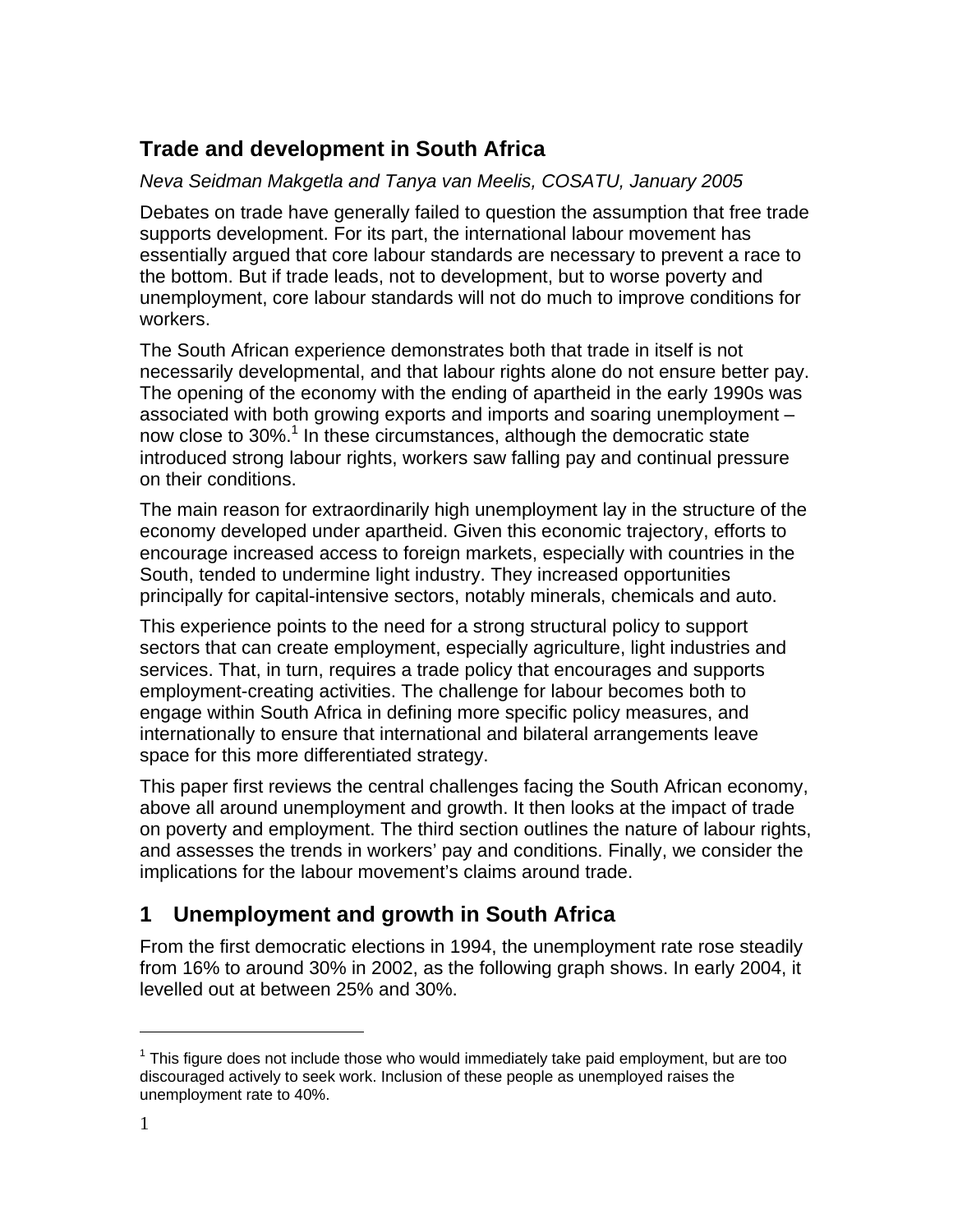### **Unemployment rate,1 1995-2002**



**Note:** 1. The official definition of unemployment, used here, classes workers who want paid jobs but are too discouraged to seek it as "economically inactive," rather than as unemployed. Source: Figures calculated from Statistics South Africa, *South Africa in Transition* (Pretoria: 2001) for 1995-1999, and from Statistics South Africa, Labour Force Survey, September 2002, electronic database.

In these circumstances, it is not surprising that inequalities related to class, race and gender persisted and possibly even deepened. The former homeland areas – the reserves where about half of Africans were legally confined under apartheid – lagged far behind the rest of the country. Despite the emergence of a small but vibrant black elite in the state and the private sector, most Africans continued as poorly paid workers, or scraped out an existence as hawkers or subsistence farmers in the former homeland areas. (See UNDP 2003; PCAS 2003)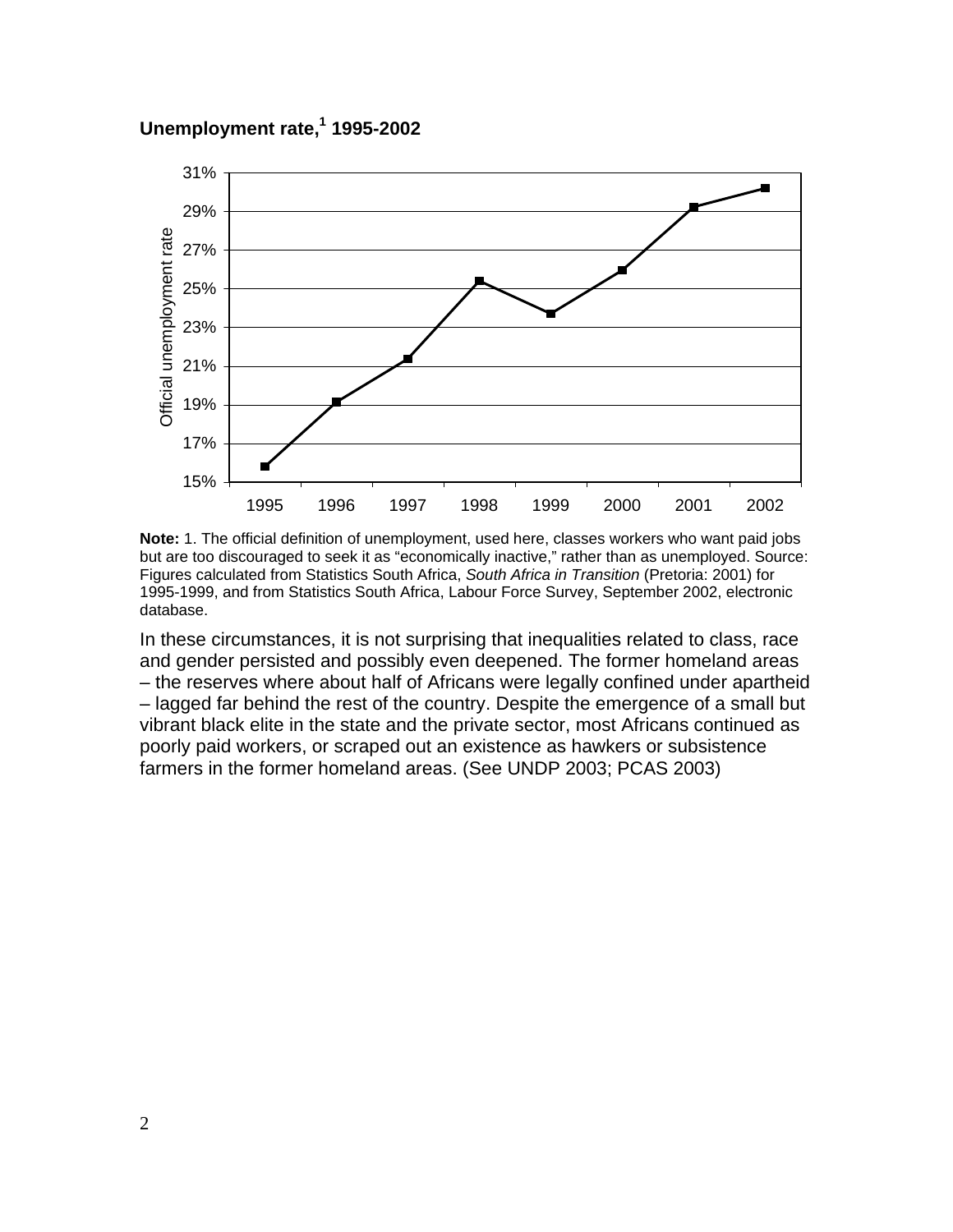|                             |                       | African men<br>African women |                       |       |               |               |
|-----------------------------|-----------------------|------------------------------|-----------------------|-------|---------------|---------------|
|                             | <b>Former</b>         | Other                        | <b>Former</b>         | Other | Coloureds/    |               |
|                             | homeland <sup>1</sup> | areas                        | homeland <sup>1</sup> | areas | <b>Asians</b> | <b>Whites</b> |
| % of adults:                |                       |                              |                       |       |               |               |
| Not economically            |                       |                              |                       |       |               |               |
| active                      | 51%                   | 33%                          | 43%                   | 26%   | 35%           | 36%           |
| Unemployed                  | 30%                   | 34%                          | 27%                   | 29%   | 18%           | 5%            |
| Employed                    | 19%                   | 33%                          | 30%                   | 45%   | 47%           | 59%           |
| - Formal sector             | 7%                    | 18%                          | 18%                   | 36%   | 41%           | 55%           |
| - Informal sector           | 8%                    | 6%                           | 11%                   | 9%    | 3%            | 4%            |
| - Domestic work             | 4%                    | 9%                           | 0%                    | 1%    | 2%            | 0%            |
| % of employed               |                       |                              |                       |       |               |               |
| earning under               |                       |                              |                       |       |               |               |
| $R1000/m$ onth <sup>2</sup> | 53%                   | 81%                          | 30%                   | 60%   | 11%           | 2%            |
| % of working-age            |                       |                              |                       |       |               |               |
| adults                      | 20%                   | 21%                          | 16%                   | 20%   | 12%           | 10%           |

#### **Economic status and incomes by race and gender, 2003**

*Notes:* 1. The former homeland areas are here represented by the rural areas of KwaZulu Natal, Mpumalanga, North West, Limpopo and the Eastern Cape. This area also includes some commercial farming areas. Virtually no Coloureds, Asians or Whites live in the former homeland areas. Gender is not shown for these groups due to lack of space, but the gender differences are in any case much lower than for Africans. "Not economically active" means neither earning an income nor trying to. 2. In US dollar terms, R1000 fluctuated between \$76 and \$166 between 2002 and 2004, depending on the exchange rate. *Source:* Statistics South Africa, 2003. *Labourforce Survey September 2003.* Database on CD-ROM. Pretoria.

Soaring unemployment was associated with relatively slow growth. As the following table indicates, South Africa's economic performance did not match up to other middle-income countries for most of the period after independence.

|               | <b>GDP</b><br>growth<br>1990-2001 | GDP per<br>capita <sup>1</sup><br>2001 | investment<br>as % of GDP<br>2001 | <b>Unemployment</b><br>rate<br>1998-2001 <sup>2</sup> |
|---------------|-----------------------------------|----------------------------------------|-----------------------------------|-------------------------------------------------------|
| South Africa  | 2.1%                              | 10,910                                 | 15%                               | 23%                                                   |
| Middle-income |                                   |                                        |                                   |                                                       |
| countries     | 3.4%                              | 5,390                                  | 24%                               | 5%                                                    |
| of which:     |                                   |                                        |                                   |                                                       |
| Malaysia      | 6.5%                              | 7,910                                  | 29%                               | 3%                                                    |
| Chile         | 6.3%                              | 8,840                                  | 21%                               | 10%                                                   |
| South Korea   | 5.7%                              | 15,060                                 | 27%                               | 4%                                                    |
| Egypt         | 4.5%                              | 3,560                                  | 15%                               | 8%                                                    |
| <b>Brazil</b> | 2.8%                              | 7.070                                  | 21%                               | 10%                                                   |

### **Growth, investment and unemployment compared to other countries**

*Notes:* 1. The GDP per capita is here calculated in terms of purchasing power parity, which seeks to measure actual output without taking exchange rate fluctuations into account. 2. The unemployment rate is given for one year between 1998 and 2001. *Source:* World Bank, *Development Indicators 2003.* Washington, D.C.

In 2004, for the first time since the mid-1990s, the economy grew at over 3%. This upswing largely reflected a short-term speculative inflow of foreign capital combined with a relaxation in fiscal and monetary policy. It was associated with a substantial increase in the balance-of-trade deficit. Employment grew primarily in retail trade and construction, reflecting the roots of growth in cheap imports and government investment. The sustainability of the expansion and the resulting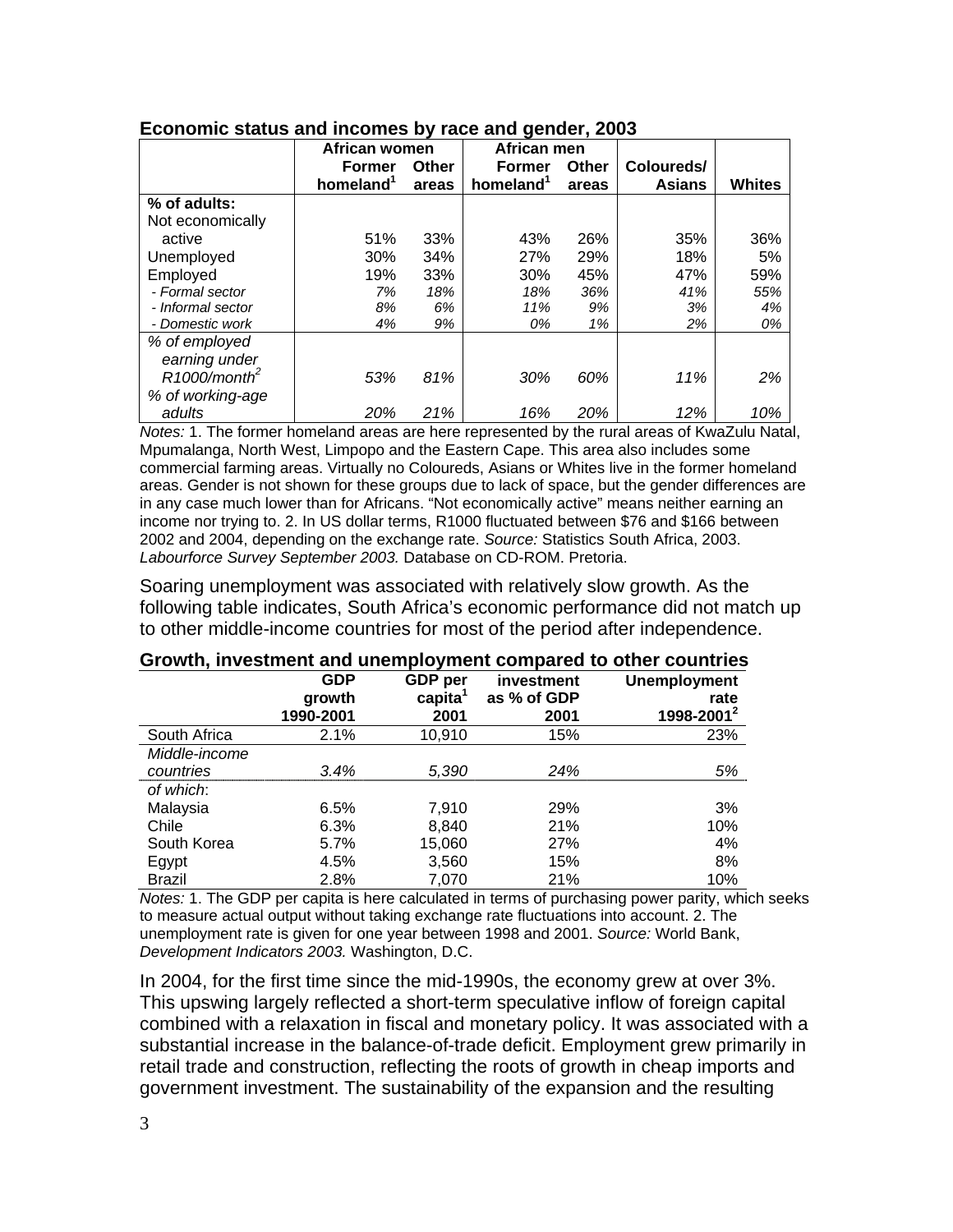jobs thus remained rather dubious, since it depended largely on maintenance of high real interest rates by international standards combined with strong gold and platinum prices.

In short, while the South African state made considerable progress in overcoming the legacy of apartheid, results did not match up to the (admittedly very optimistic) expectations held by much of the population before 1994. Shortcomings emerged primarily in the inability to overcome the interlinked challenges of high unemployment and massive inequalities in incomes and assets. The question here is how the opening of the economy from the early 1990s contributed to this outcome.

# **2 Trade, employment and poverty**

To understand the impact of trade on poverty and employment, we can look at four effects:

- 1. on employment,
- 2. on the structure of ownership,
- 3. on government's ability to provide services, and
- 4. on the prices of commodities needed by low-income consumers.

The impact on employment and household incomes depends largely on the structure of trade. If it is dominated by capital-intensive, concentrated sectors, even a substantial improvement in exports may do little to alleviate poverty. Moreover, if imports are dominated by light industry, firms may respond by mergers and retrenchments in order to take advantage of economies of scale to compete with imports.

The effects on the fiscus are even more ambiguous. If trade stimulates overall growth, the government should have more resources available. But increased economic openness is usually associated with greater freedom for capital flows. Many governments respond by adopting conservative fiscal and monetary policies in an effort to attract and retain speculative inflows. That, in turn, can lead to substantial cuts in anti-poverty programmes and in public-sector employment. Moreover, it may have a contractionary impact on the economy as a whole.

Finally, the effects of trade on consumption depend largely on income distribution. The poor import a relatively small share of their needs. If labourintensive imports displace local producers, the net benefits for the poor may be small indeed.

In the event, analysis of South Africa's trade indicated that it did little to create jobs or alleviate poverty. First, exports remained concentrated in highly capitalintensive sectors, while imports focused on light industry. Second, the government cut the budget through the late 1990s explicitly to retain foreign portfolio investment. This limited its ability to provide services for the poor.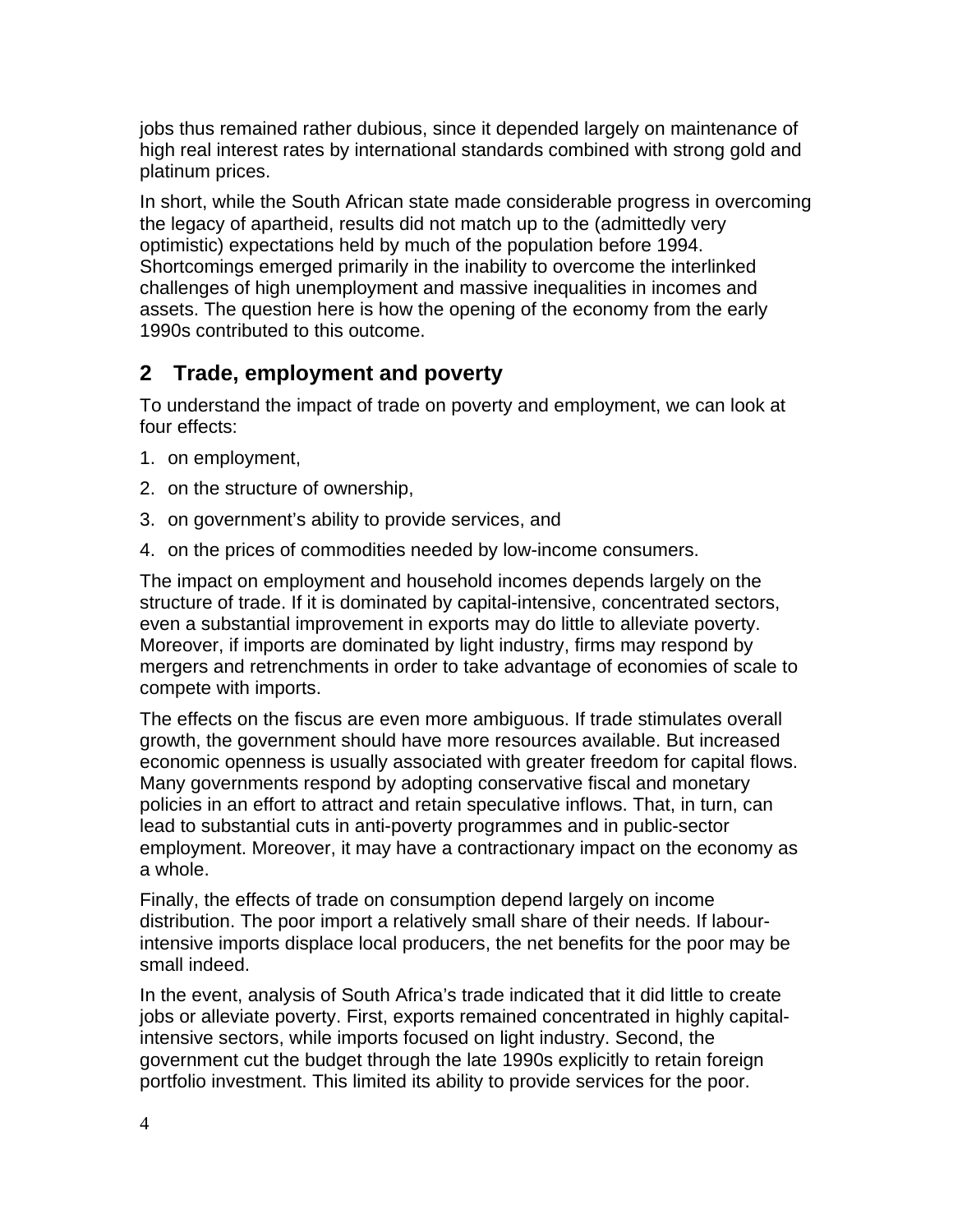Finally, concentrated retail networks generally did not pass on the benefits of cheaper imports of food and clothing to consumers.

For trade to assist in alleviating South Africa's overwhelming unemployment problem, a much more differentiated approach was required. Simply growing trade on the existing trajectory might help maintain macro-economic stability, but would not do much to create employment, increase equality or enhance economic diversification. That would require in particular much more coherent and substantial efforts to support relatively labour-intensive industries.

To understand the impact of trade on economic structure requires a brief overview of the historic growth path of the South African economy. The following section explores how trade affected poverty and employment.

## *2.1 The South African growth path*

Historically, the South African economy was focused on extractive industries. This structure formed a central factor behind persistent high unemployment. (See Makgetla 1994a)

- 1. The structure of the formal sector historically centred on minerals and, more recently, heavy chemicals and auto. These sectors are relatively capital intensive, and cannot create employment on a large scale even when expanding. Moreover, this kind of capital-intensive industry generally fosters highly concentrated ownership.
- 2. Largely to generate cheap labour for the mines and white-owned estates, the colonial and later apartheid state deprived the majority of the population of productive assets and opportunities. From the turn of the century until 1994, Africans in particular – over three quarters of the population - were largely denied access to land, education, training, and formal-sector facilities such as the banking sector and retail marketing. As a result, most people had little scope for earning a living outside of paid jobs in the formal sector.

Shifts in economic structure since 1994 did little to remedy these problems. The main changes were:

- In the minerals sector, a move from gold to platinum mining, plus growth in aluminium and steel refining,
- In manufacturing, faster growth in heavy chemicals and auto, with relative stagnation in light industry,
- In services, rapid expansion in the relatively capital-intensive sectors of finance and communications, with little growth in other private services and a decline in the public sector,
- A decline in construction, and
- Rising capital intensity and substantial job losses in commercial farming.

All of these trends were associated with a shift toward greater capital intensity, so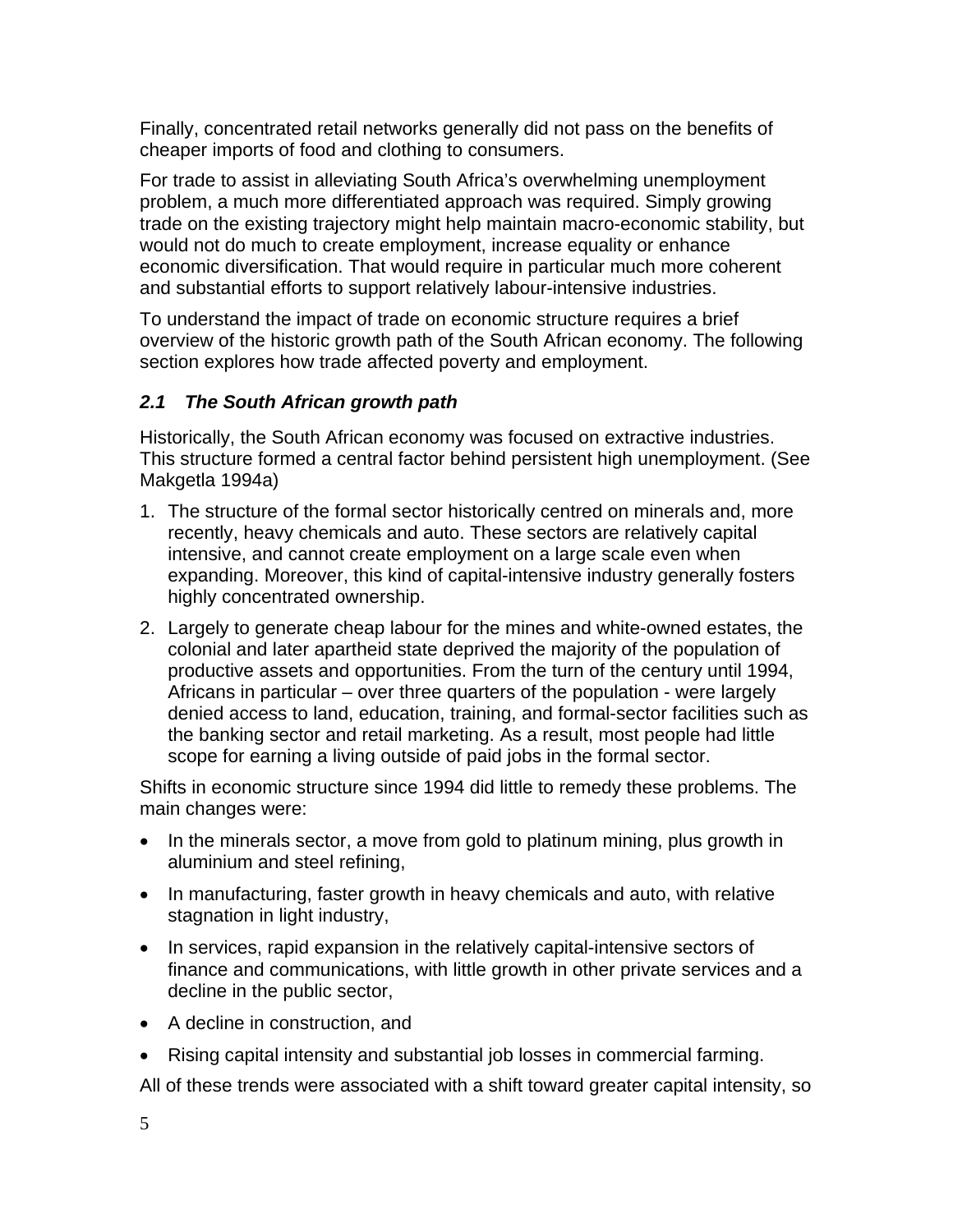that increases in output and exports did not create employment on the necessary scale. Between 1998 and 2003, formal employment grew only about 1% a year, or about half as fast as the population.

Various indicators showed the trend toward a more capital-intensive economy. To start with, as the following table indicates, the fastest growth in output occurred in the most capital-intensive sectors, led by telecommunications and basic non-ferrous metals. In contrast, light industry showed relatively little expansion.

#### **Growth rates and capital intensity, 1994-2002**

| Average annual growth rate, 1994-2002                                        | Capital-labour ratio, 2002 (rand) |
|------------------------------------------------------------------------------|-----------------------------------|
| Communications and basic non-ferrous metals at 15%                           | 2,215,000                         |
| Sectors growing over 5%                                                      | 539,000                           |
| Sectors growing 3% to 5%                                                     | 345.000                           |
| Sectors growing under 3%                                                     | 129,000                           |
| Calculated from TIDC Foo: Data downloaded from www.tipe.org =0.in March 2004 |                                   |

Calculated from TIPS EasyData, downloaded from www.tips.org.za in March 2004

As might be expected, the result of this growth pattern was a shift in the production structure toward heavy industry and away from light industry. The share of agriculture, gold mining, light manufacturing, public and most private services has declined. The winners were steel, platinum and aluminium refining; heavy chemicals; auto; communications; and finance – all of which were relatively capital-intensive.

In short, growth since 1994 did little to diversify the economy. Instead, it was associated with continued dominance by mining and the heavy industries favoured under apartheid. This pattern resulted largely from the way South Africa integrated with the world economy.

### *2.2 The impact of trade on employment and poverty*

Before 1989, when Nelson Mandela was released from prison, South Africa was relatively isolated from world trade, in part because of protectionist policies, in part because of resistance to apartheid and the disinvestment campaign. This situation changed rapidly from the early 1990s, as anti-apartheid sanctions disappeared, the political situation stabilised, and the country joined the GATT (now the WTO) at the cost of substantial tariff cuts.

The democratic government – or at least the Department of Trade and Industry – embraced the philosophy of free trade with enthusiasm. According to its Integrated Manufacturing Strategy,

"…the purpose of reforms [after 1994] was clearly aligned towards an opening up the economy, enhancing competitiveness, improved access to economic opportunities and greater geographic equity [within the country]." (DTI 2002)

An initial belief that free trade in itself would stimulate growth gave way by the 2000s to a competitiveness strategy. In this approach, the state seeks to encourage a more efficient economy by improving infrastructure and skills, while maintaining a fairly narrow focus on promoting exports as the driver for growth.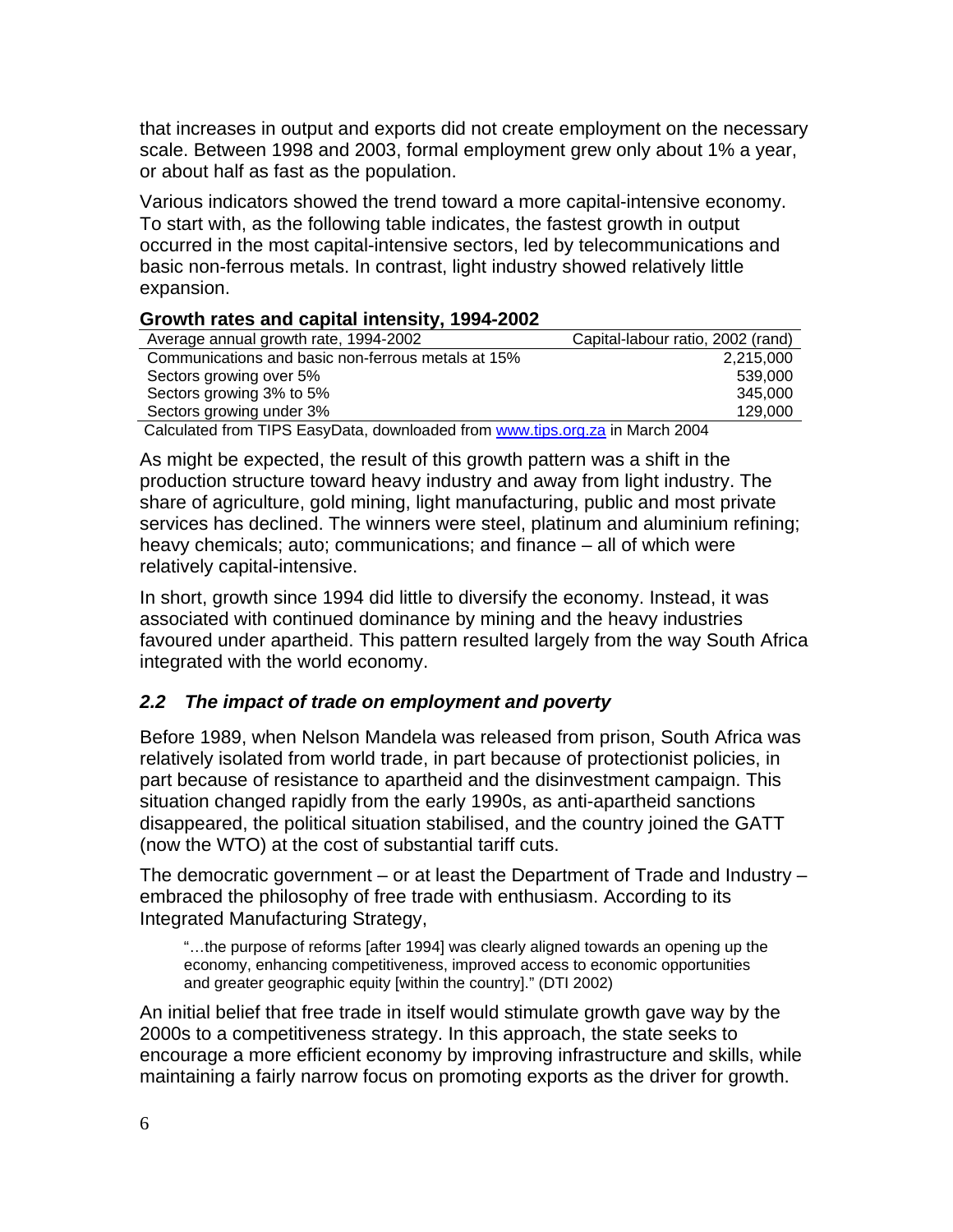(See DTI 2002; PCAS 2003) In 2004, the government's medium-term Programme of Action emphasised improving infrastructure, cutting input costs, encouraging higher investment and bringing about "the earliest possible conclusion of trade agreements with Mercosur, EFTA, the US, India and China." (SA Government 2004)

The opening of the economy saw rapid growth in South African trade, as the following table shows. The spurt in imports in 2003 and 2004 reflected the strong appreciation of the rand. Between 1995 and the third quarter of 2004, in real terms, exports rose 37% and imports 43%.

#### **Indices of export and import volume, 1995 to third quarter 2004 (2000 = 100)**



*Source:* South African Reserve Bank, *Quarterly Bulletin,* December 2004, p. S-89. Downloaded from www.reservebank.co.za in December 2004

Despite the growth in volume, the structure of trade seemed unlikely to generate employment on the necessary scale. Specifically, South Africa's exports remained geared primarily toward relatively capital-intensive sectors – notably minerals, heavy chemicals and auto. Expansion in these sectors did little to contribute to employment creation or more equitable ownership and control. Meanwhile, given relatively slow economic growth, increased imports of labourintensive goods and services tended to displace domestic employment.

Very strong regional differences in the structure of trade also emerged. SADC and the E.U. formed key markets for South African exports of labour-intensive products, while heavy industry dominated sales to China. Moreover, by 2004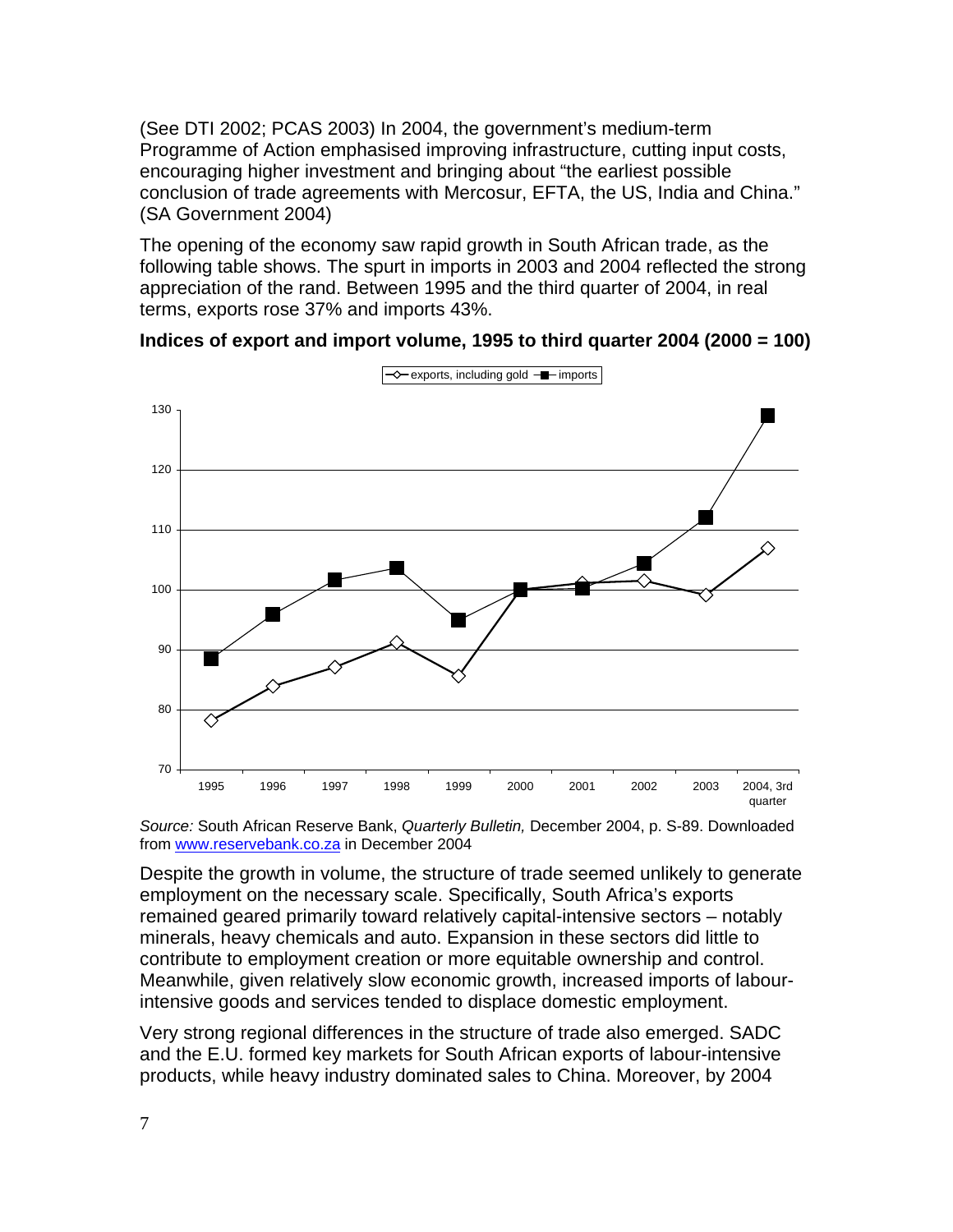China was fast becoming the dominant source of labour-intensive imports by South Africa.

As the following table shows, South Africa's exports were considerably more capital intensive than its imports. Half of exports were relatively capital intensive, with R500 000 in capital for each employee. In contrast, just under half of imports were relatively labour intensive, with under R170 000 in investment per jobs. This pattern suggests that increased exports did little to create employment directly, while rising imports displaced jobs on a larger scale.

 $\blacksquare$  exports  $\blacksquare$  imports 60% 50% 40% % of total **% of total** 30% 20% 10% 0% over R500 000/job R170 000 to R500 000/job under R170 000/job **Rands of investment per employee**

Share of imports and exports by fixed capital per employee,<sup>1</sup> 2003

**Note:** 1. Capital intensity was estimated using a weighted average of the capital-intensity per sector of exports and imports, and is therefore only indicative. **Source:** Calculated from TIPS EasyData, downloaded November 2004 from www.tips.org.za

The dominance of capital-intensive exports declined in the late 1990s, but regained some ground from 2002. The average capital intensity of South African exports was virtually the same in real terms in 2003 as it was in 1994.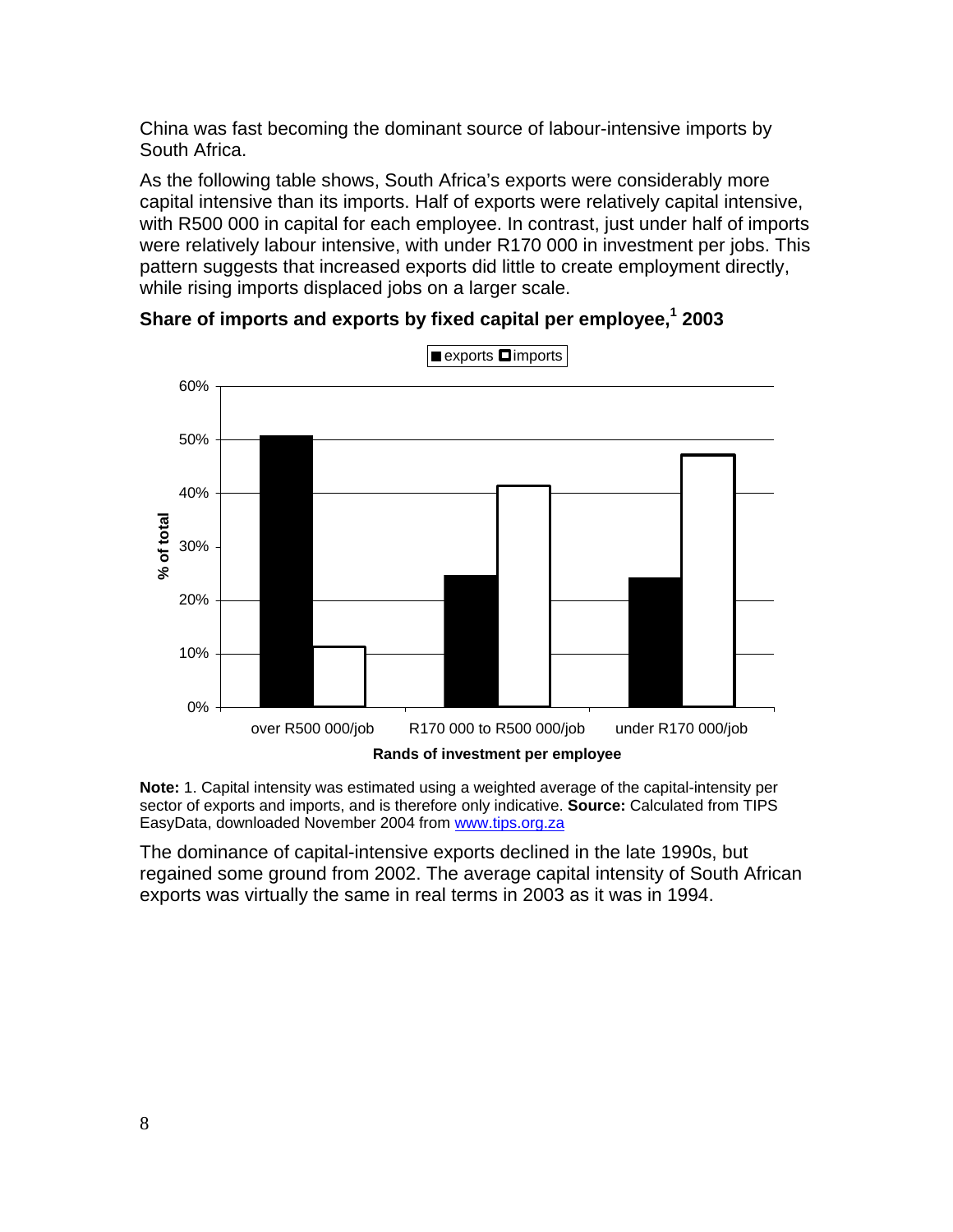

**Exports by level of capital intensity, 1 1994 to 2003** 

**Note:** 1. Capital intensity was estimated by using a weighted average of the average capitalintensity per sector of exports in 2003, and should therefore be seen as indicative. **Source:**  Calculated from TIPS EasyData, downloaded November 2004 from www.tips.org.za

In contrast, as the following table shows, the bulk of South African imports were relatively labour intensive, although the share of highly labour-intensive imports declined from the late 1990s through the early 2000s. The average capital intensity of imports, excluding petroleum, rose by just over a quarter between 1994 and 2003.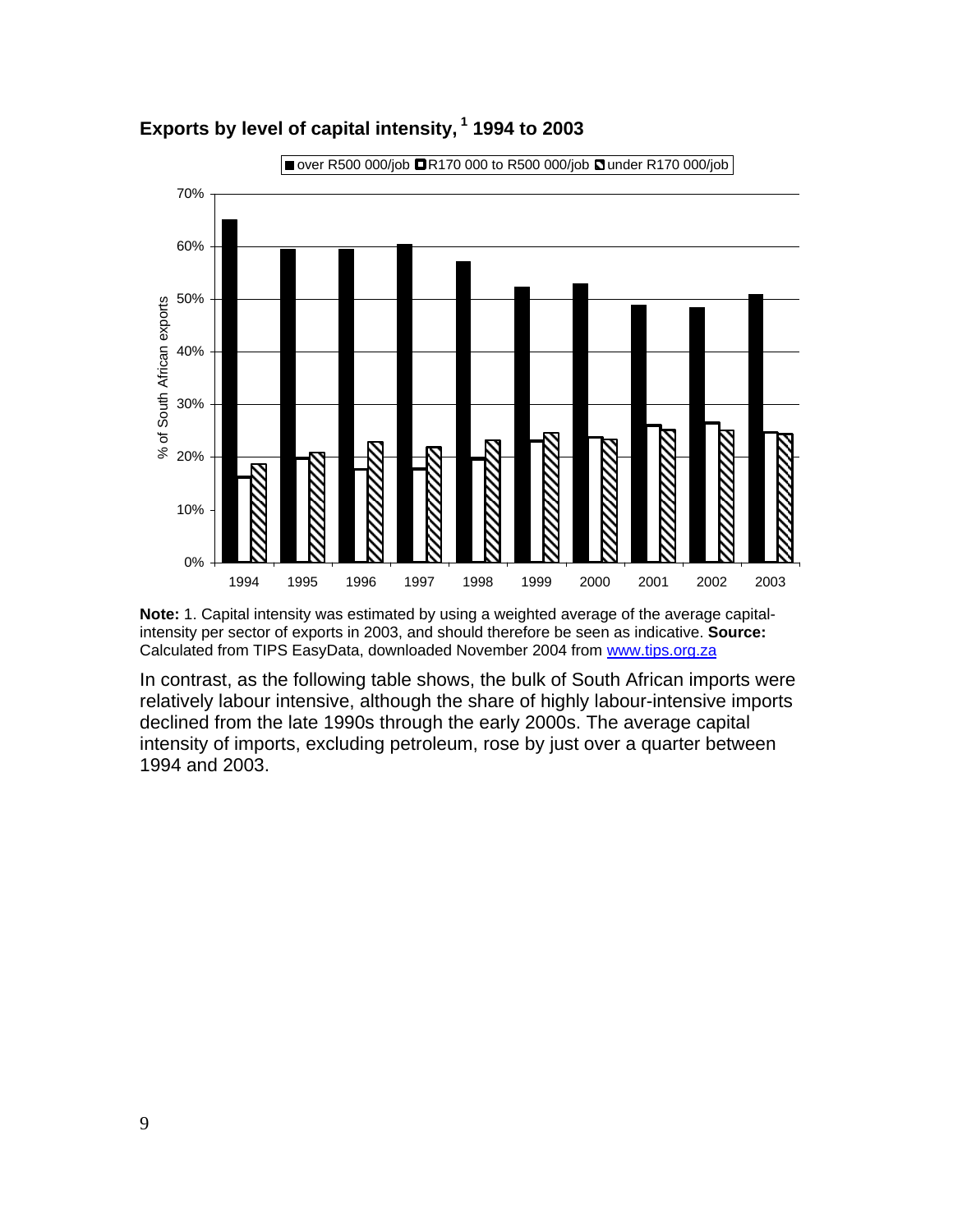

# **Imports by level of capital intensity, 1 1994 to 2003**

**Note:** 1. Capital intensity was estimated by using a weighted average of the average capitalintensity per sector of imports in 2003, and should therefore be seen as indicative. **Source:**  Calculated from TIPS EasyData, downloaded November 2004 from www.tips.org.za

Exports were capital intensive because they were dominated by minerals, auto and heavy chemicals (largely derived from coal mining, as a result of heavy state investments in an oil-from-coal process before 1994). Between 1994 and 2003, as a percentage of total exports, auto exports rose at the cost of mining and minerals, but little else changed. In contrast, almost half of all imports were machinery and equipment, autos and appliances of various kinds. Imports of transport equipment rose almost as fast as exports by the auto industry.

|                         | 1994 | 2003 |
|-------------------------|------|------|
| <b>Imports</b>          |      |      |
| machinery and equipment | 22%  | 18%  |
| transport equipment     | 15%  | 22%  |
| Appliances              | 14%  | 12%  |
| Other                   | 49%  | 48%  |
| <b>Exports</b>          |      |      |
| mining and minerals     | 57%  | 47%  |
| Auto                    | 2%   | 10%  |
| heavy chemicals         | 8%   | 9%   |
| Other                   | 33%  | 35%  |

#### **Major exports and imports, 2003**

**Source:** Calculated from TIPS EasyData, downloaded November 2004 from www.tips.org.za

In short, the overall pattern of trade remained essentially characterised by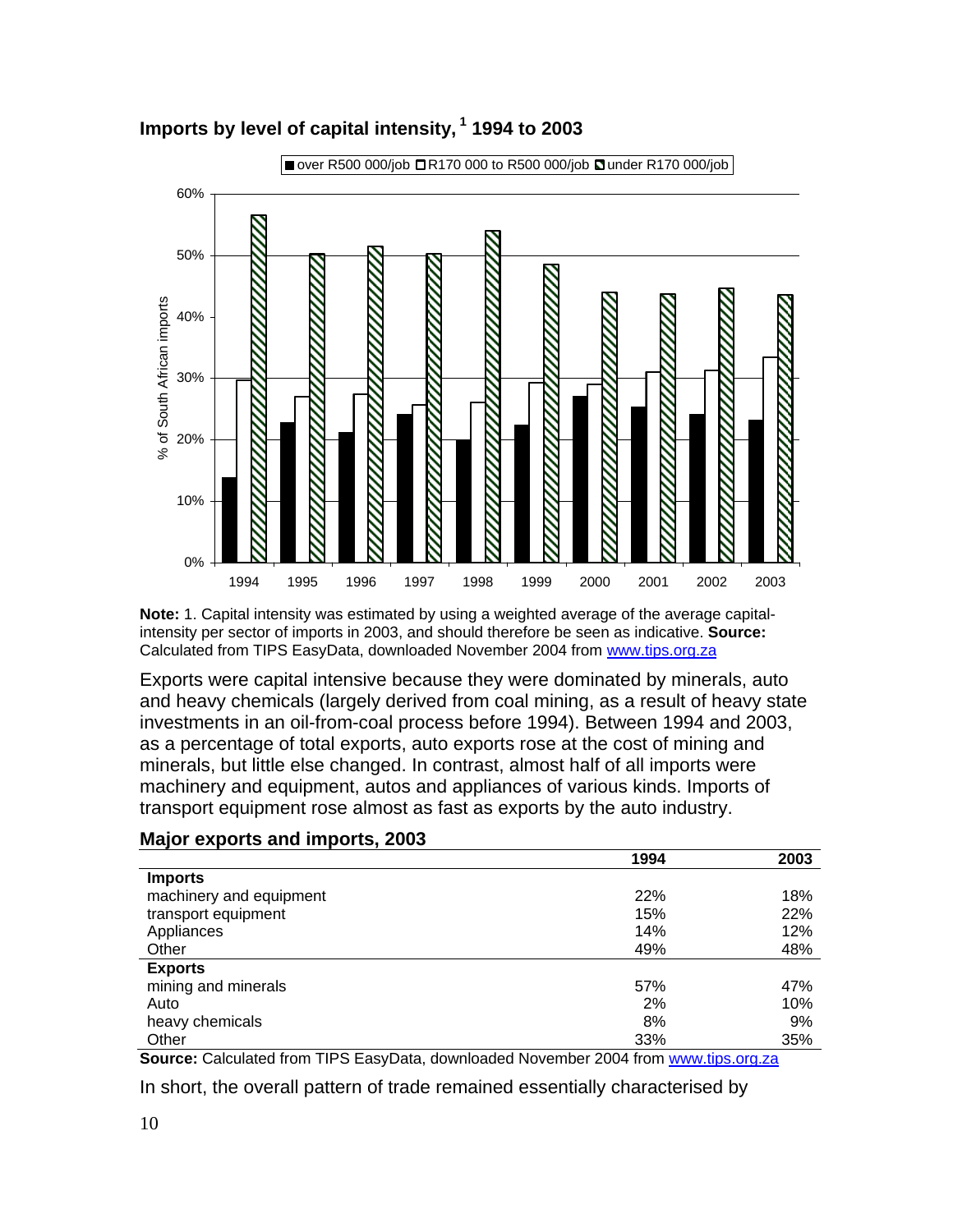exports of resource-based goods, with the exception of the auto industry. Consumer and capital equipment still dominated imports, which were generally much more diverse. This pattern clearly limited the potential for job creation through trade. Moreover, it left South Africa vulnerable to shifts in world commodity markets, with little sign of the broader economic diversification needed for stable growth.

Underlying the overall trends in imports and exports were substantial differences in South African trade with different regions. The E.U., U.S. and SADC were the main markets for relatively labour-intensive goods. In contrast, China, India and Brazil bought mostly minerals and heavy chemicals from South Africa, but exported mainly light industrial goods.

In the following table, the bars show the share of trade by sectors at different levels of capital intensity. The line shows the share of the region in South Africa's total trade.



## Exports by capital intensity<sup>1</sup> and region, 2003

**Note:** 1. Capital intensity was estimated by using a weighted average of the average capitalintensity per sector of exports. **Source:** Calculated from TIPS EasyData, downloaded November 2004 from www.tips.org.za

These patterns are largely reversed when it comes to imports by South Africa. Again, in the following chart, the bars show the share of trade by level of capital intensity, while the line shows the region's share in total trade.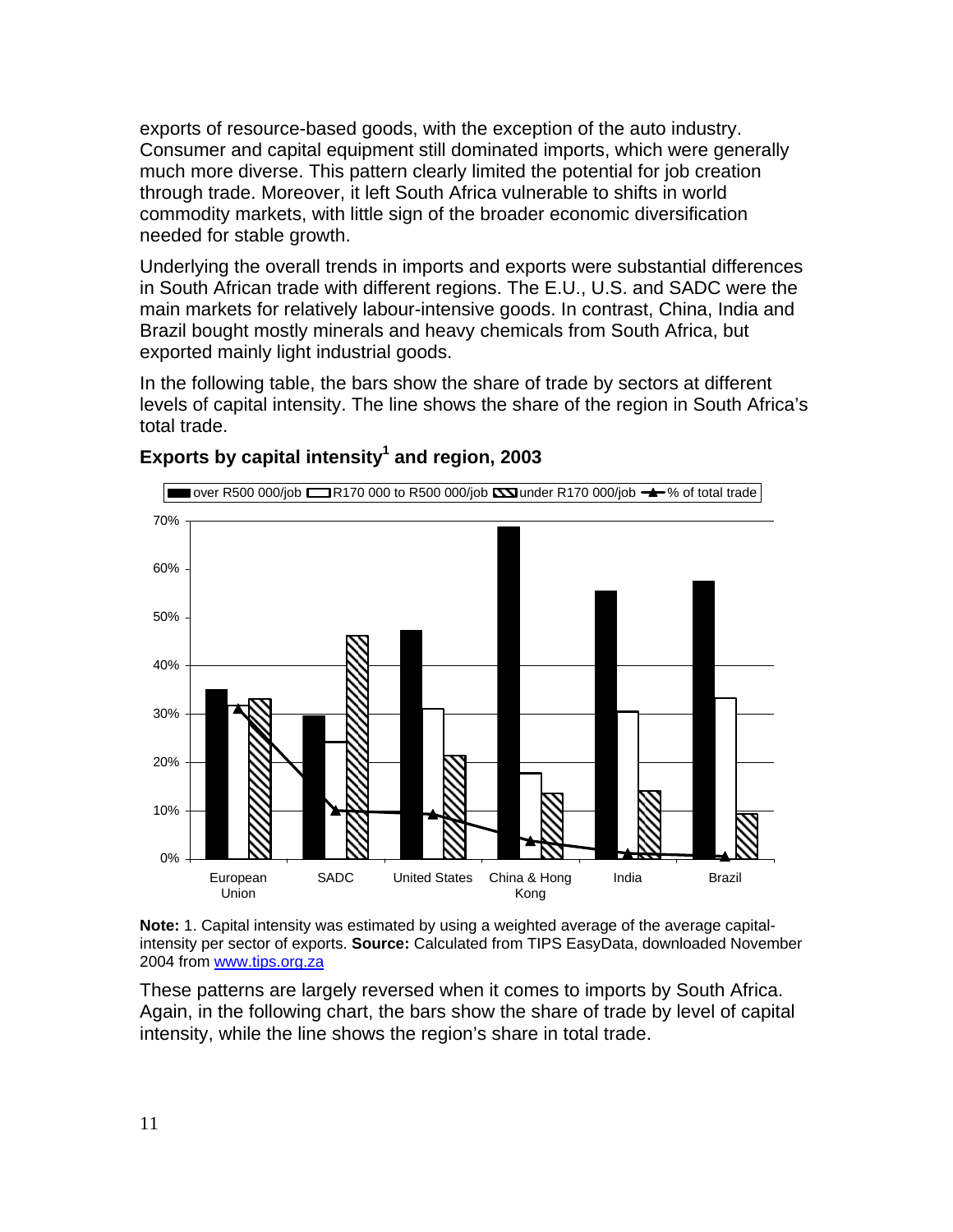

# Imports by capital intensity<sup>1</sup> and region, 2003

**Note:** 1. Capital intensity was calculated by using a weighted average of the average capitalintensity per sector of imports. **Source:** Calculated from TIPS EasyData, downloaded November 2004 from www.tips.org.za

These trade patterns reflect substantial differences in the commodities traded.

- For the E.U., minerals comprised 42% of South Africa's exports, auto 9%, and agricultural goods 7%. South Africa's imports from the E.U. were mostly transport equipment and auto inputs (30% of the total), machinery (20%) and appliances (15%).
- SADC imports from South Africa were much more diversified, and included a far higher share of manufactures – over three quarters of the total. Chemicals comprised 15%, machinery and equipment 12%, and food 10%. SADC's exports to South Africa were dominated by mining and agricultural products, at around 25% each.
- In contrast, some 60% of Chinese imports from South Africa were mineral products, with heavy chemicals at 8%. Meanwhile, China's exports to South Africa were predominantly light industrial goods: 25% clothing, textiles and shoes, 20% appliances, and 22% machinery and equipment.

The most notably trend was the extraordinary growth in imports from developing countries, especially China. While overall imports rose by just under 60% in dollar terms between 1994 and 2003, imports from China, Brazil and India tripled. In contrast, South African exports to China doubled and to Brazil remained virtually unchanged. Only in the case of India did exports grow almost as fast as imports.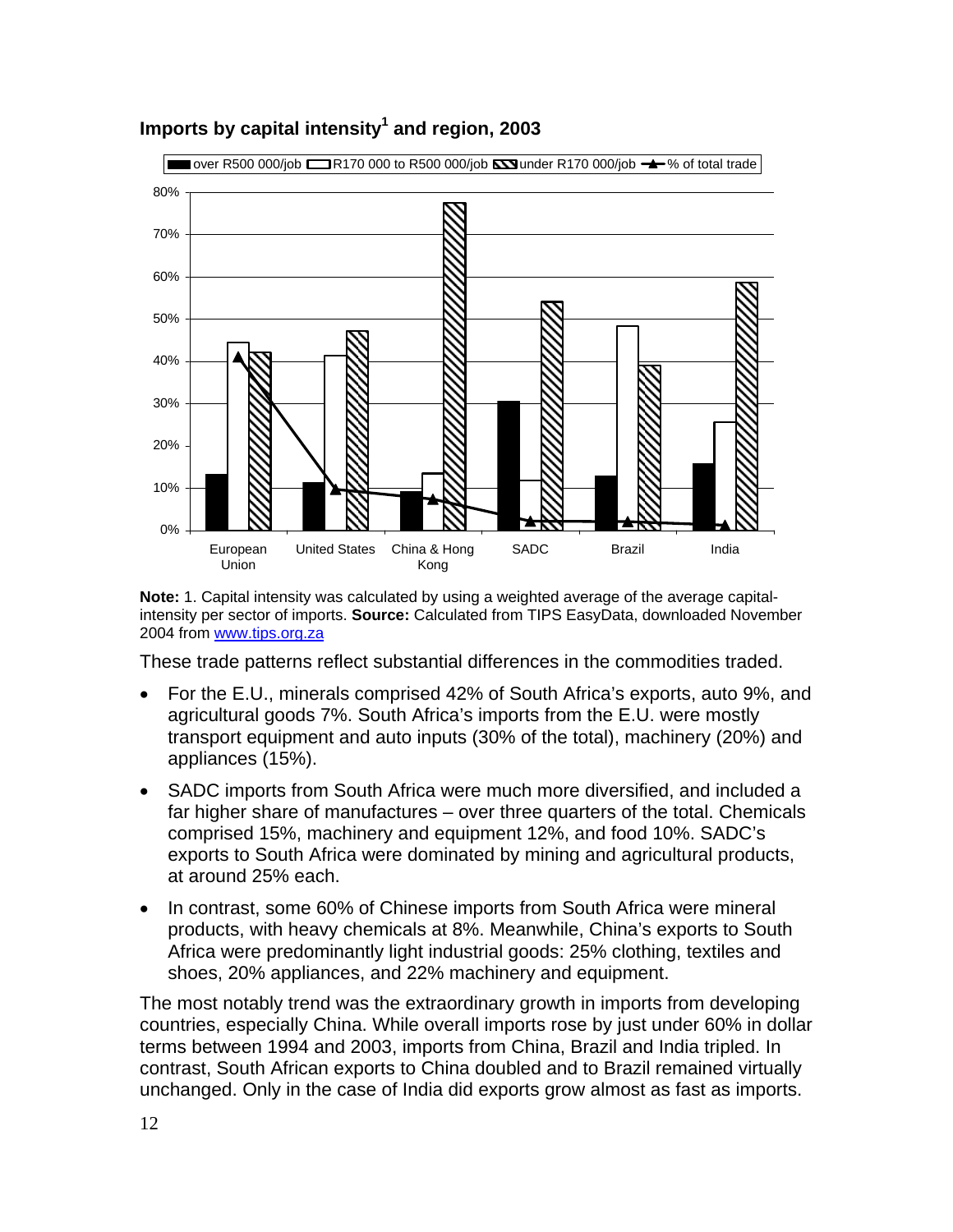As a result of these trends, although China remained a relatively minor trading partner, its labour-intensive goods displaced competitors. In 1994, China accounted for 4% of South African imports, and 5% of labour-intensive imports. In 2003, imports from China accounted for 7% of the total, and 13% of labourintensive goods. In clothing and footwear alone, China provided 40% in 1994, and some 70% in 2003. Meanwhile, China absorbed only 1% of South African exports in both 1994 and 2003.

The trends with regard to the E.U. and the U.S. were almost the opposite, at least until the rand appreciated dramatically in 2002. While South Africa's total exports in dollar terms rose 37% between 1994 and 2003, exports to the E.U. climbed 82% and to the US, 66%. Labour-intensive exports to the E.U. and U.S. increased relatively rapidly, especially between 1999 and 2003. But growth in labour-intensive exports slowed substantially with the strengthening of the rand in 2002.

Labour-intensive imports from the E.U. and the US rose by only 14% between 1994 and 2003, far slower than the average. Moreover, imports from the E.U. and the US rose substantially less rapidly than total imports, growing 42% for the E.U. and 30% for the US.

Finally, trade with SADC largely stagnated. Overall, exports rose 66% between 1994 and 2003. But imports from SADC climbed only 25% - half as fast as the world total.

In sum, analysis of South Africa's trade suggested that it probably contributed to the slow growth in employment after 1994. But the impact varied substantially by region. Increased trade with Europe and the U.S. supported relatively labourintensive activities as long as the rand was at a reasonable rate. Trade with developing countries in general, and China in particular, was more likely to displace domestic light industry and employment. The benefits, however, appeared only in capital-intensive resource-based sectors, with limited gains for the majority of the population. Finally, although it was an important market for key manufacturing industries, trade with SADC remained neglected.

The effects of trade on the fiscus were more complex, since it is difficult to determine the extent to which growing trade in itself contributed to the (admittedly mostly slow) growth after 1994. Certainly the opening of the economy was the main factor behind the adoption of a conservative fiscal policy in 1996. The government hoped that this stance, articulated in its Growth, Employment and Redistribution (GEAR) strategy (National Treasury 1996), would prevent the rapid capital outflows experienced by some Asian countries and Mexico in that period. $2$ 

GEAR committed government to cutting its deficit relative to GDP from 5% in 1997 to under 3% in 2000. Given slow economic growth, the result was a 1% fall each year in total government spending. Given the social and economic

l

<sup>&</sup>lt;sup>2</sup> Conversations with GEAR authors in 1996.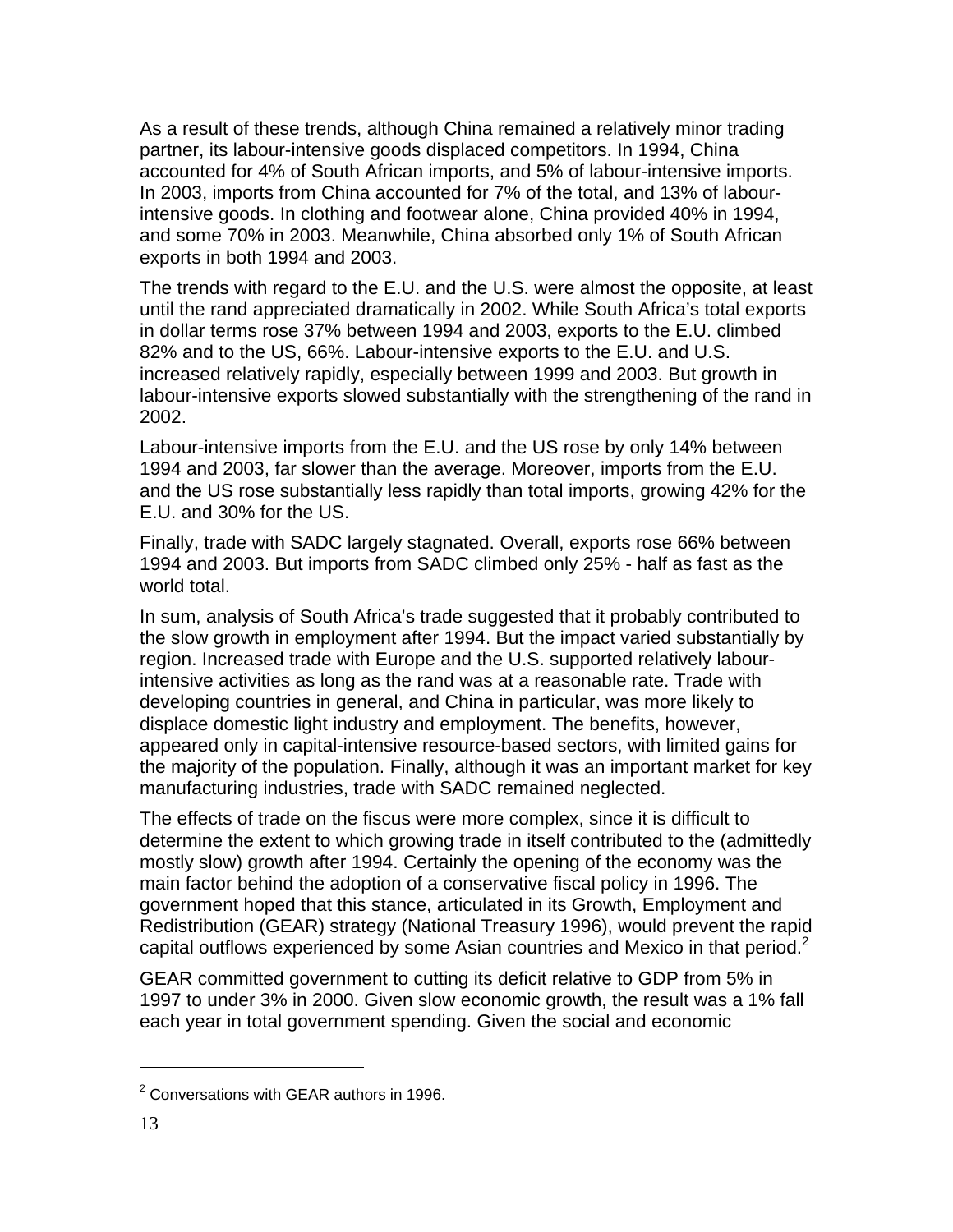pressures arising from the political transition, the budget cuts caused considerable hardship. Moreover, it led to considerable pressure to downsize. Between 1994 and 1999, the state eliminated around 13% of public-service positions, or over 100 000 jobs, mostly through attrition. The big parastatals cut another 100 000 jobs.

From 2000, however, the state adopted a more expansionary stance. By no coincidence, delivery of basic services for the poor expanded in this period – and so did economic growth. The following table illustrates these trends in the case of electricity, water and sanitation. Government also announced its intentions of increasing employment of health workers, teachers and police, although progress was very slow.

|                          | <b>Percentage of households</b><br>with access to service |      |      | Average annual increase<br>in share of households<br>with access |          |
|--------------------------|-----------------------------------------------------------|------|------|------------------------------------------------------------------|----------|
| <b>Basic service</b>     | 1996                                                      | 2000 | 2003 | 1996-2000                                                        | 2000-'03 |
| Electricity for lighting | 64%                                                       | 71%  | 79%  | 2.1%                                                             | 3.6%     |
| Electricity for cooking  | 51%                                                       | 51%  | 59%  | $0.0\%$                                                          | 5.0%     |
| Piped water              | 82%                                                       | 83%  | 86%  | 0.3%                                                             | 1.2%     |
| Flush toilet             | 52%                                                       | 54%  | 57%  | 0.6%                                                             | 1.6%     |

### **Access to infrastructure, 1996 to 2003**

**Source**: Calculated from, Statistics South Africa. October Household Survey 1996 and Labourforce Survey, September 2000 and 2003. Pretoria. Databases on CD-Rom.

Finally, there is little evidence that cheaper imports translated in a lower cost of living for the poor. The available evidence indicated that the retail chains generally did not lower food or clothing prices when import costs fell. (See Food Price Monitoring Committee 2003) Electronic equipment and cars did decline in price, but constituted only a very small share of expenditure by the low-income group. In 2000, cars made up around 2% and electronics about 0,5% of spending by households earning under R2500 a month (which included about half of all union members). (calculated from StatsSA 200xx)

Overall, then, it appears that the opening of the South African economy had very mixed implications for unemployment and poverty. The focus on higher exports without adequate, targeted support for more labour-intensive sectors contributed to slower employment growth. Meanwhile, labour-intensive imports displaced employment. Moreover, the threat of capital outflows led to the adoption of a conservative fiscal policy through 2000, with devastating effects on government services.

# **3 Labour rights**

Under apartheid, labour rights varied by race, gender and economic sector. White workers could organise, negotiate and strike, and were protected from forced and child labour. From the late 1970s, African workers in manufacturing also won some legal rights to organise and strike, although they faced considerable state harassment nonetheless. In mining and farming, however, workers enjoyed virtually no organisational rights. Child labour and prison labour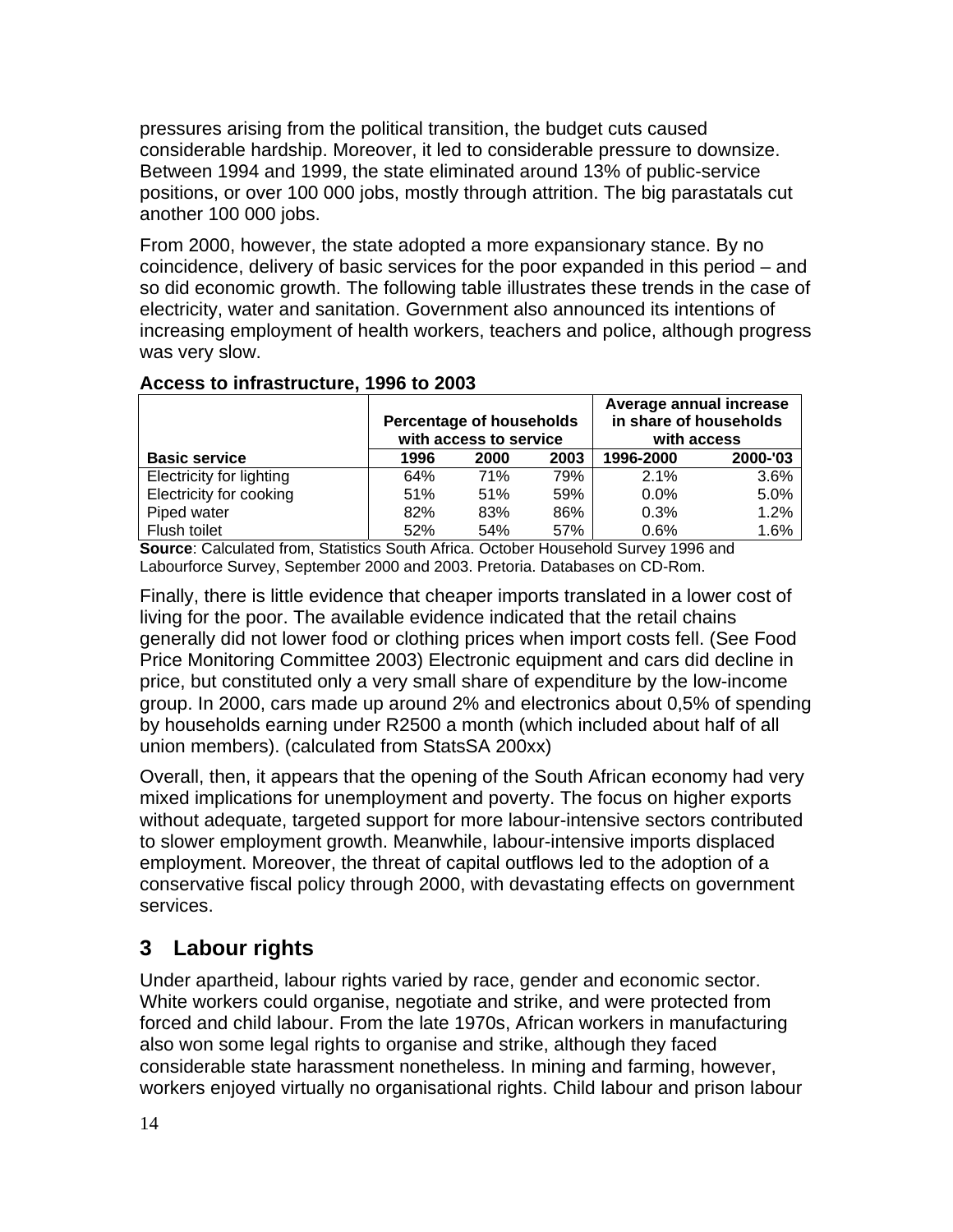were both found on white-owned farms.

After 1994, the democratic state moved swiftly to ensure normal labour rights for workers, with an end to unfair discrimination. The democratic order did not, however, much change the underlying conditions that generated high levels of un- and underemployment. In these circumstances, workers faced soaring unemployment and, despite improved organisation in some sectors, falling real pay.

This section first outlines the changes in the formal legal framework for the labour market, and then explores the evolution of workers' conditions since 1994.

# *3.1 The legal framework*

Progressively, from 1994, the government worked to ensure equal rights for all workers. These efforts included stronger state support for workers whose conditions made unions hard to organise, especially farm, domestic and informal workers. More broadly, improved socio-economic rights enhanced workers' bargaining power as well as their living conditions. We here look at government efforts to protect workers' organisational rights and end discrimination, and to improve their overall socio-economic position.

Both the 1994 and the 1996 Constitutions included a separate section on labour relations. This section gave workers and employers the right to organise, and protected workers' right to form unions and strike. In addition, the Constitution banned forced and child labour, and provided that every South African might freely choose their occupation and place of residence. This provision effectively addressed apartheid practices around the migrant labour system, prison labour and job reservation.

The Labour Relations Act (LRA) of 1996 provided the basic framework for employer-employee relationships.

- It defined workers' rights to organise, negotiate and strike.
- In an effort to simplify and speed up dispute settlement, the LRA added a system of mediation and arbitration to the courts, through the state-funded CCMA and, for socio-economic disputes, through NEDLAC. The LRA also provided a legal framework for sectoral Bargaining Councils and workplace forums.
- The LRA laid out basic procedures for disciplinary and productivity procedures by employers, and workers' rights in this context.

The Basic Conditions of Employment Act (BCEA) of 1997 officially focused on issues of working time – especially leave and maximum daily working hours. It set a framework for sectoral minimum wages ("wage determinations") for workers whose circumstances made union organisation difficult. It also banned paid or dangerous labour by children under 15 years old.

Perhaps the BCEA's biggest impact was in the definition of employee, which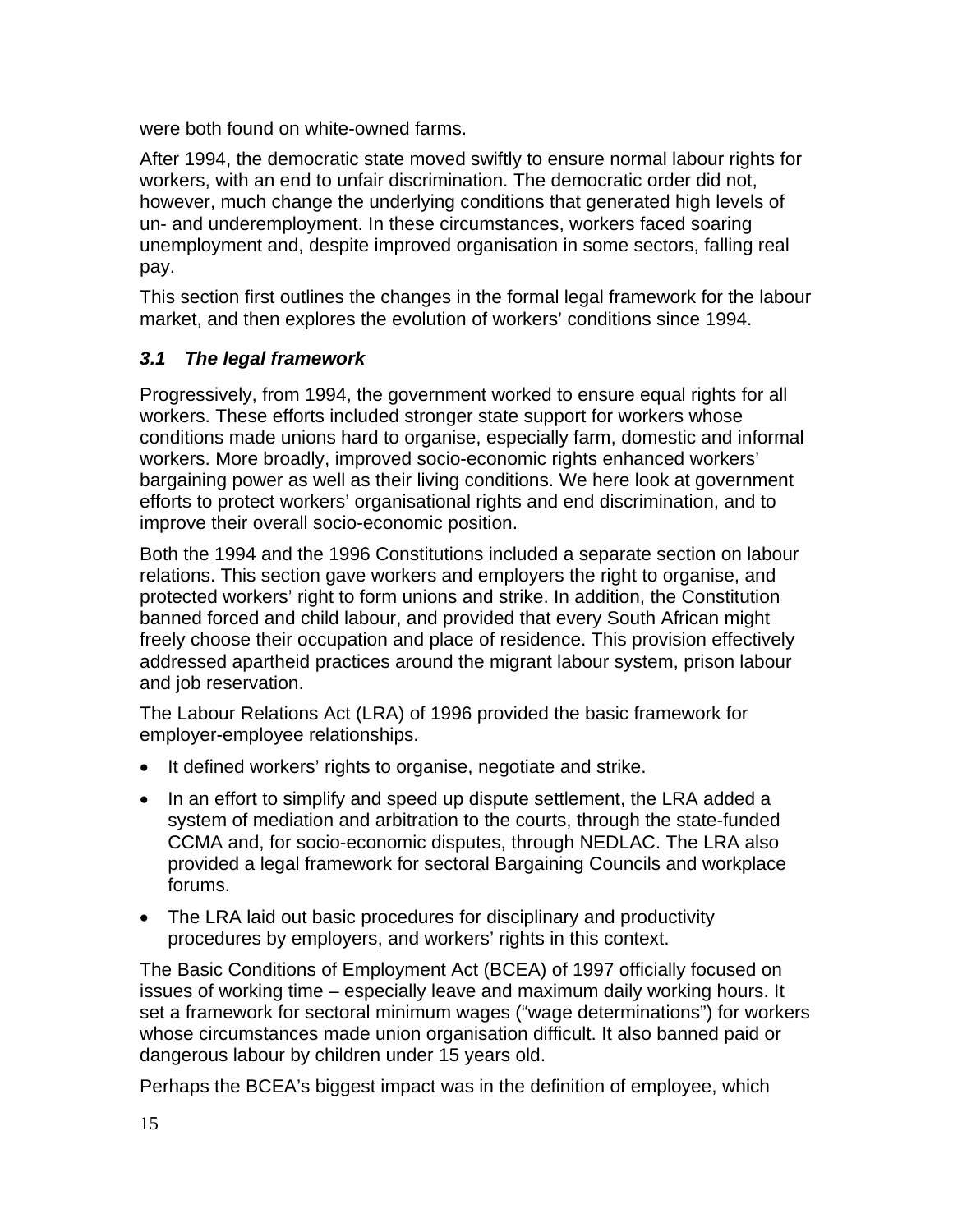included all workers except the self-employed, irrespective of their contractual situation. This ruled out the previous distinction between casual/contract and permanent workers, ensuring much greater equity in legal protection across labour-market segments.

The government made relatively little change in occupational health and safety legislation, beyond ensuring that the same standards applied in all sectors. The main innovation was the introduction of a legal framework for joint worker/employer committees on health and safety in large workplaces.

In light of the apartheid past, government prioritised efforts to end workplace discrimination. The 1996 Constitution banned unfair discrimination based amongst others on race, gender, disability, age or ethnicity, by either the state or private interests.

In effect, unfair discrimination only applies where there is no economic justification for differentiation. This approach seeks to ensure that antidiscrimination measures do not undermine productivity. But it means that, as long as black workers in particular have less formal qualifications and experience than whites, employers can legally keep them in lower positions.

The Employment Equity Act (1998) both implemented the Constitutional ban on unfair discrimination and went beyond it, by:

- Defining unfair discrimination explicitly to mean differentiation that does not follow from job requirements, and banning discrimination in hiring as well as existing employment.
- Establishing dedicated dispute-settlement procedures. If conciliation fails, the dispute goes, not as usual to binding arbitration, but to the Labour Court.
- Requiring designated employers to develop employment-equity plans with pro-active, affirmative measures to promote black people, women and people with disabilities.

Finally, the government moved rapidly to end racial discrimination in access to social insurance funds for unemployment and compensation for work-related injuries. Because these are formally insurance funds, however, with only small government subsidies, government felt it could not include many lower-income and more casual workers. The UIF only included domestic workers after 2000. The informal sector remained almost entirely outside the purview of social insurance. $^3$ 

In addition to ensuring equitable rights in the labour market, the transition to democracy fundamentally changed the broader socio-political balance between workers and employers. Moreover, government efforts to improve conditions for the poor sought to open up alternative economic opportunities, improving

l

 $3$  For historic reasons, the UIF also did not include public-service workers, but since the public service provided almost permanent employment this did not prove a major disadvantage.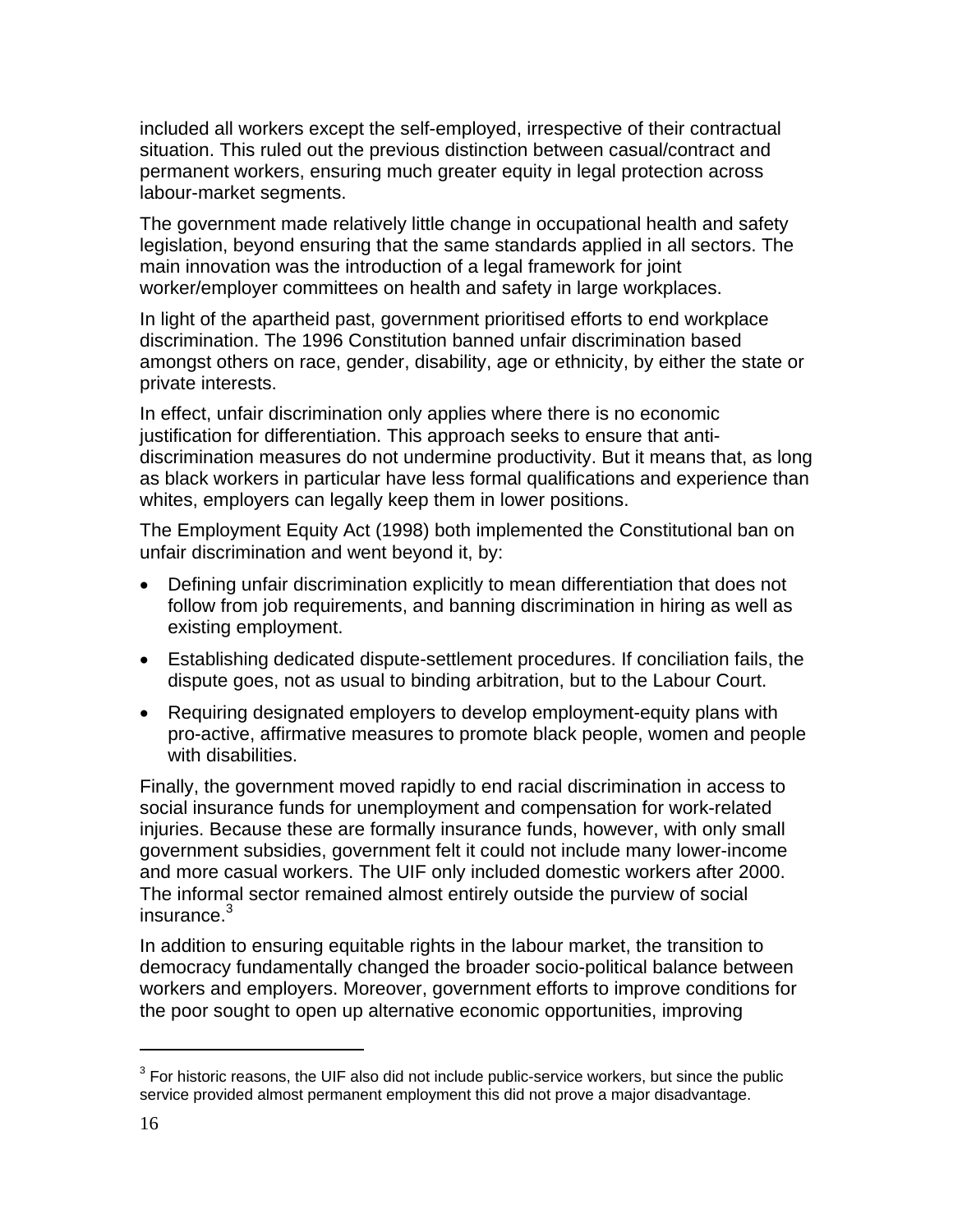workers' bargaining power.

Under apartheid, state action and employer power had been co-ordinated. The provision of equal rights to all citizens undermined this coherence. Above all, workers no longer needed to fear expulsion from urban areas or criminalisation if they stood up to their employers. Special legislation protected farmworkers' housing rights, so that losing their job should not automatically mean eviction.

These broader rights were particularly important for women workers, including those in unpaid labour. Government specifically sought to strengthen police action against family violence. Other measures worked to enhance women's economic independence. These included the extension of old age pensions and child-support grants to all poor families, as well as efforts to end discrimination against black women in home ownership and access to financial services.

Government also acted directly to increase the economic opportunities and resources available to workers, which should strengthen their position relative to employers. The strongest measures here included the establishment of a skills development strategy and the housing programme.

The skills strategy aimed to overcome the discriminatory policies of the past. It sought to ensure that every worker had access to skills and, on that basis, better jobs. It also tried to install mechanisms to provide certification for workers' informal skills. To support the strategy, the state imposed a 1% payroll levy on all employers.

The housing and infrastructure policy effectively transferred over R50 billion in assets to poor households. Initially, this strategy was expected to expand opportunities for earning incomes through home-based production. In the event, however, service levels were generally low and costs high, limiting economic use.<sup>4</sup> Still, by reducing the amount of housework required, improved household infrastructure should ease the burden of unpaid reproductive labour.

Support for small and micro production, including through land reform and financial support for small enterprise, also aimed to provide alternatives to employment. Generally, however, these programmes had relatively little impact. Land reform affected only a small percentage of total arable land, despite the government's long-standing commitment to transferring 30% of the land to smallholders. Moreover, virtually all analyses showed that government failed to provide effective support for micro enterprise.

## *1.1 Changes in workers' conditions, 1994-2003*

Despite the improvements in workers' rights, their conditions on average deteriorated after 1994. The decline largely reflected the combined pressures of

l

<sup>&</sup>lt;sup>4</sup> For instance, national government proposals in 2003 on free basic electricity would not provide enough to run a refrigerator, but anyone using more than the minimum might lose the free services altogether.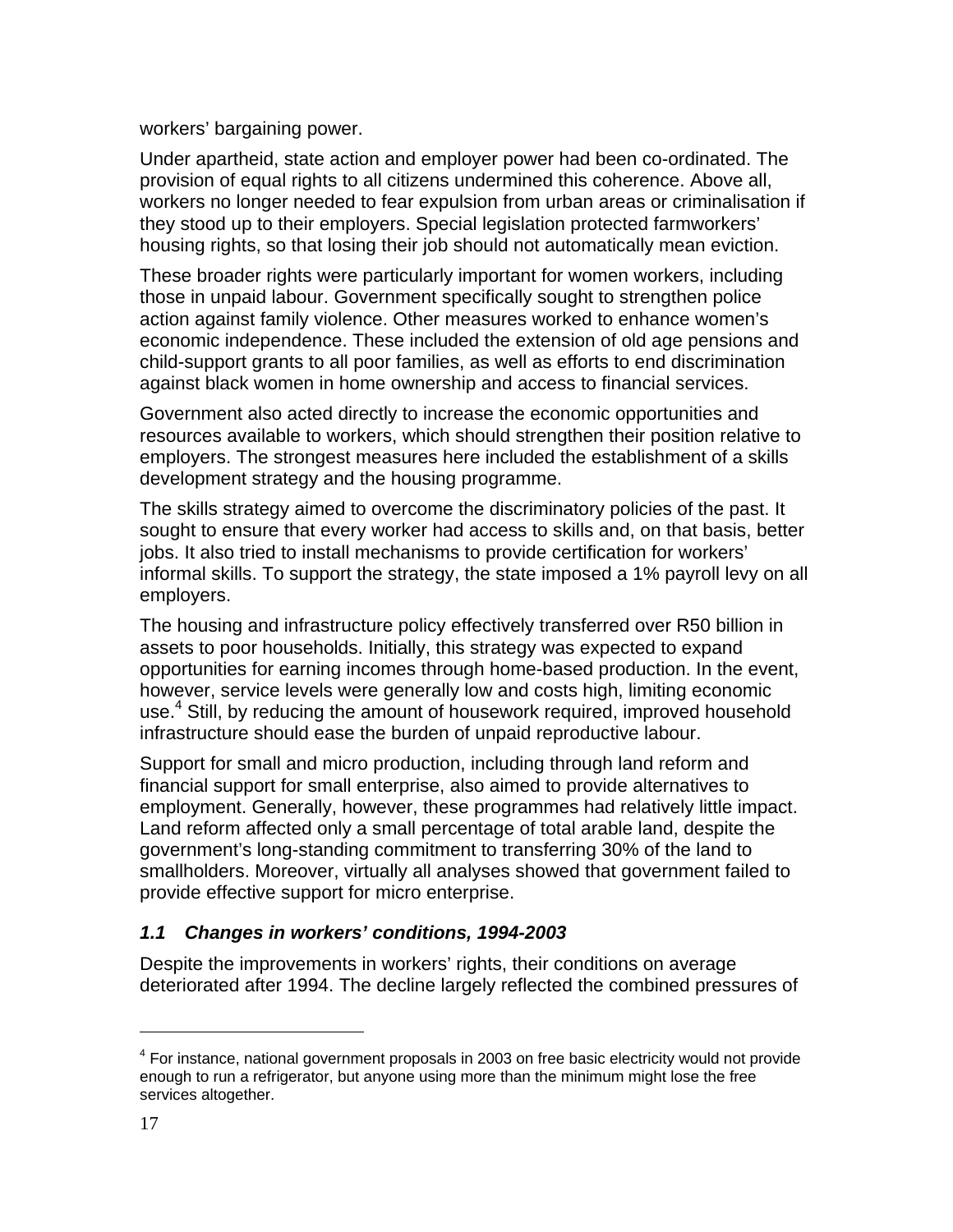unemployment and rising international competition.

The available data indicates falling wages and salaries. The percentage of workers earning under R1000 a month in nominal terms rose from 36% in 1995 to 39% in 2001, and reached 41% in March 2003. (Calculated from StatsSA, 1995, 2003a and 2003b) In these eight years, inflation cut the purchasing power of R1000 by over half.

Rising unemployment was also linked to a falling share for labour in the national income. In 2002, remuneration accounted for around 51% of national income, the lowest level in any year since records began in 1946 except for 1980 (which saw a soaring gold price). Labour's share fell particularly sharply in 1999-2002. In this period, profits rose from 29% to 34% of national income. (Calculated from SARB 2003)

A particular problem lay in the growing informalisation and casualisation of labour. It appears that the informal sector expanded substantially in the late 1990s, but essentially stagnated in the early 2000s. The data on the informal sector fluctuate dramatically, however, because of a tendency to redefine informal work over time. Thus, the growth from 1995 to 1999 was exaggerated by the tendency increasingly to include unpaid labour, while the decline from 2000 probably reflected the shift from a household survey to a labourforce survey. (See Makgetla 2004b)

**Informal workers, domestic labour and subsistence farmers relative to total labour force** 

| Year             | <b>Millions of workers</b> | % of labour force |
|------------------|----------------------------|-------------------|
| 1995             | 1740                       | 17%               |
| 1999             | 2706                       | 26%               |
| 2000 (September) | 3822                       | 33%               |
| 2003 (March)     | 3270                       | 28%               |

*Source:* StatsSA, relevant October Household and Labour Force Surveys. www.statssa.gov.za. Downloaded December 2003.

Only 30% of workers in the informal sector were employed by someone else, compared to almost 95% of those in the formal sector and domestic labour. (Calculated from StatsSA, 2003a, table 2.11.2) Most labour laws, however, do not apply to the self-employed. This in itself meant they did not much affect informal jobs.

The vast majority of informal workers did not earn enough to live on, as the following table shows. In March 2003, three quarters of informal sector earned under R1000 a month, compared to a quarter of formal-sector workers.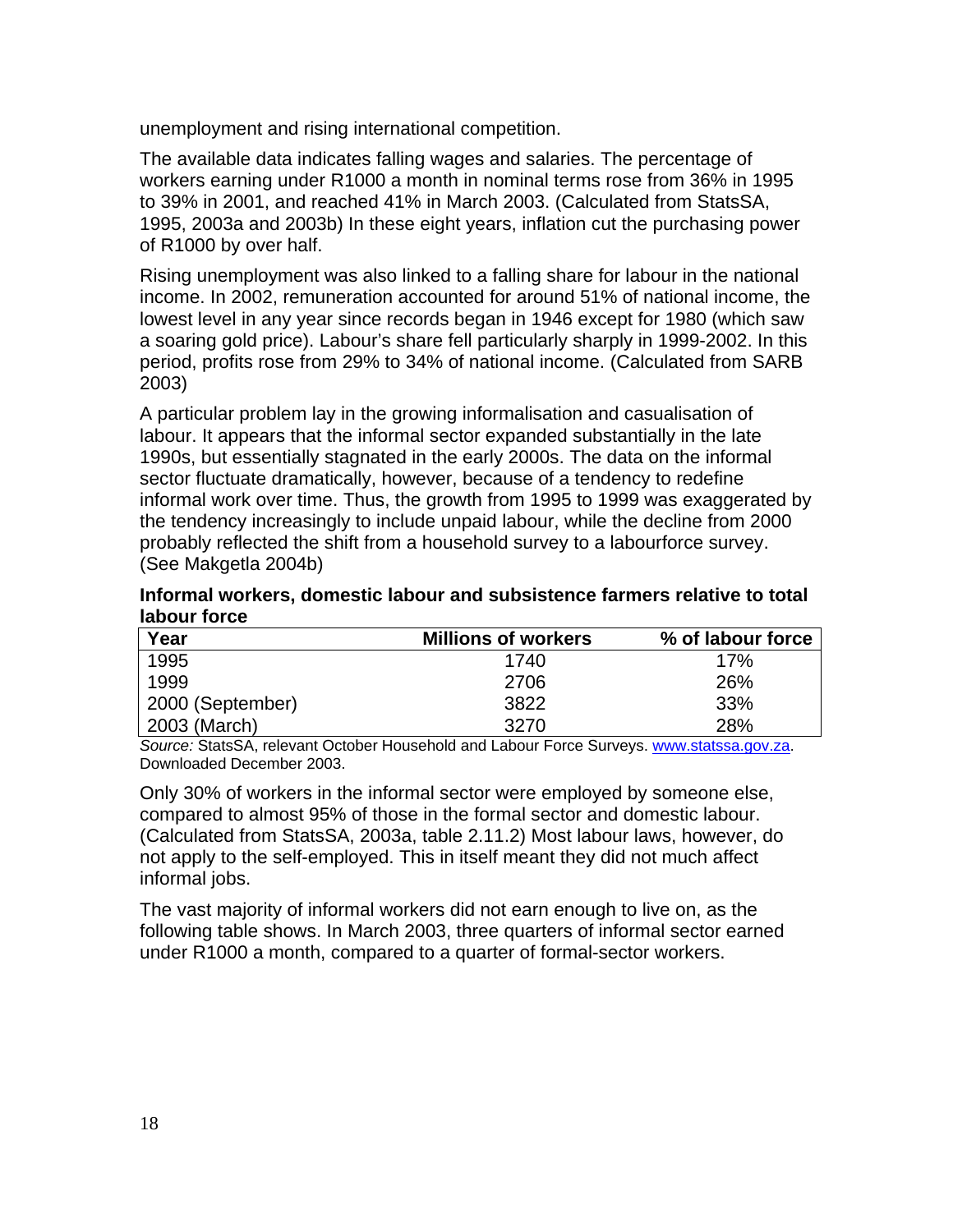| <u>FUITING AND INTERNATION INCOMES, MAIL LOUS</u> |               |                 |                 |  |  |
|---------------------------------------------------|---------------|-----------------|-----------------|--|--|
| Income category                                   | <b>Formal</b> | <b>Informal</b> | <b>Domestic</b> |  |  |
| under R1000                                       | 25%           | 78%             | 90%             |  |  |
| under R2500                                       | 57%           | 93%             | 100%            |  |  |
| total $(\%)$                                      | 225%          | 278%            | 290%            |  |  |
| total (mns)                                       | 7,53 mn       | $2,19$ mn       | $0,98$ mn       |  |  |

### **Formal and informal incomes, March 2003**

*Source:* Calculated from, StatsSA, 2003. *Labour Force Survey, March 2003.* (Pretoria) Table 3.5

In sum, in the absence of substantial growth in employment, the new labour laws did not ensure improved pay for workers as a whole. Union members generally did better than non-union members. But even they faced intense pressure as employers sought to adapt to increasing competition, sometimes through relocation, outsourcing and informalisation as well as retrenchments.

# **4 Implications for engagement on trade**

The South African experience indicates, first, that increased trade does not necessarily improve workers' conditions. Indeed, especially if it does not generate substantial gains in employment or leads to cuts in government spending, it may worsen the situation for labour. In these circumstances, even strong labour laws won't stop the race to the bottom, with employers forcing workers to compete with each other on the basis of declining pay and conditions.

In response to this situation, COSATU called for a structural policy to replace the current emphasis on overall competitiveness. Such a policy would develop targeted measures to support sectors that can create employment on the necessary scale, whether they produce for international or domestic markets. Important sectors from this standpoint included agriculture, especially with accelerated land reform; light industry, both downstream from chemicals and minerals as well as to meet the needs of the poor; and the services, including the public sector.

From the early 2000s, COSATU succeeded in gaining business and government support for tripartite work on sectoral approaches. By 2005, more or less successful processes had been held in mining, clothing and textiles, information and communication technologies and the financial sector. More are underway for chemicals and metals. The financial sector process, in particular, led to substantial reforms in the sector to encourage diversification of investment as well as improved services for working class and poor households.

Still, it remained a problem that business in general and many government officials preferred to focus on competitiveness rather than job creation. Yet our experience over the past ten years demonstrates that measures to support competitiveness will not necessarily lead to substantially higher employment or equity. Indeed, some competitiveness measures may actually destroy employment.

The South African experience also demonstrates that an expansionary fiscal and monetary strategy, while inadequate in itself, is a critical necessity. The fiscal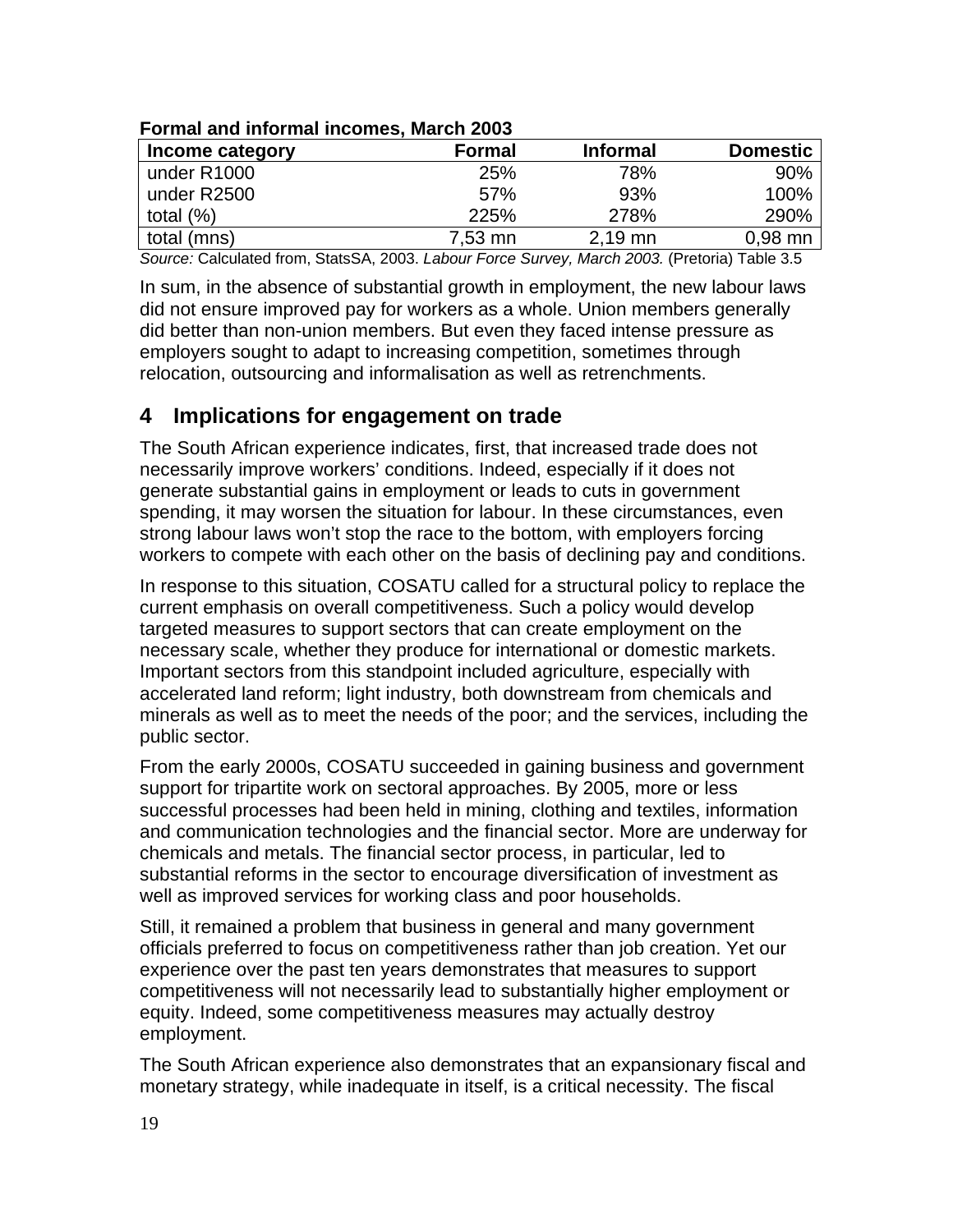restrictions of the late 1990s certainly reduced the growth rate as well as cutting into services for the poor and employment. The relatively high interest rates of the early 2000s, while lower than the extraordinary rates seen in the late 1990s, contributed to the overvaluation of the rand. That, in turn, had a devastating effect on employment by blocking exports and accelerating imports.

Finally, trade negotiations must be consistently reviewed to ensure they support employment and poverty alleviation. Trade negotiators tend to substitute the end in view – ending obstacles to trade – for the real aim of accelerating development. In South Africa in the early 2000s, COSATU played an important in ensuring that trade negotiations did not simply neglect the employment effects. In 2004, it concluded a policy framework with government and business that concludes that trade should support development and employment creation.

More fundamentally, it is important that trade negotiations leave governments in the South scope to support existing and new industries that can create jobs and raise living standards. That may mean targeted subsidies and protection in ways that the WTO disapproves.

In addition, South-South solidarity, while critically important in the realignment of forces at a multilateral level, cannot be equated to free-trade agreements. Rather, it should be developed in terms of mutually beneficial development programmes, possibly including fixed-preference agreements on trade. By themselves, pure free-trade agreements may simply contribute to a race to the bottom.

The South African experience has implications for debates on trade policy in the international labour movement. In particular, it suggests that core labour standards are necessary, but not sufficient, to prevent a race to the bottom as a result of more open economies. Indeed, simply calling for core labour standards without finding a common position on protection for vulnerable or infant industries in both the South and the North has proven divisive.

From this standpoint, the international labour movement should work to develop stronger positions on how trade negotiations can:

- ensure adequate scope for development policies in the South, including where necessary to protect infant industries and industries that serve basic needs, and
- link to active labour market policies for workers in the North. Without support for these workers, they may end up bearing the cost of moves to increase the market access of Southern producers.

### **References**

COSATU. 2002. Submission on Industrial Policy to the Trade and Industry Portfolio Committee and Select Committee on Economic Affairs. April 30. Downloaded from www.cosatu.org.za. August 2003.

Department of Labour. 2003 (? Undated). *Improving the Working Conditions of*